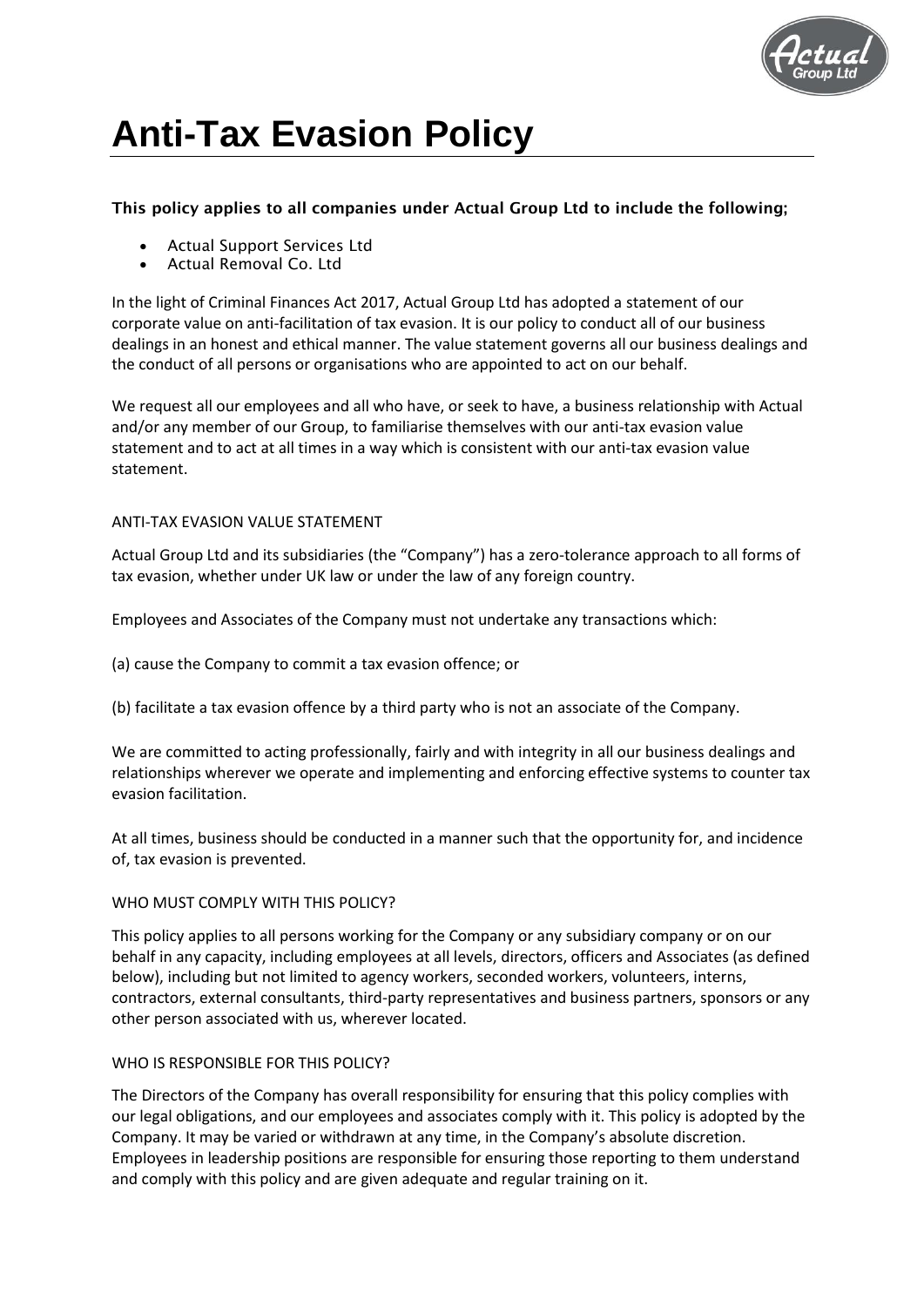

#### WHAT IS THE FACILITATION OF TAX EVASION?

For the purposes of this policy:

**Associates** includes company contractors or an agent of the Company (other than a contractor) who is acting in the capacity of an agent, or any person who performs services for and on behalf of the Company who is acting in the capacity of a person or business performing such services.

**Tax Evasion** means an offence of cheating the public revenue or fraudulently evading UK tax, and is a criminal offence. The offence requires an element of fraud, which means there must be deliberate action, or omission with dishonest intent.

**Foreign Tax Evasion** means evading tax in a foreign country, provided that the conduct is an offence in that country and would be a criminal offence if committed in the UK. As with **tax evasion¸** the element of fraud means there must be deliberate action, or omission with dishonest intent.

**Tax Evasion Facilitation** means being knowingly concerned in, or taking steps with a view to, the fraudulent **evasion** of **tax** (whether UK **tax** or **tax in a foreign country** by another person, or aiding, abetting, counselling or procuring the commission of that offence. Tax evasion facilitation is a criminal offence, where it is done deliberately and dishonestly.

**Tax evasion is not the same as tax avoidance** or tax planning. Tax evasion involves deliberate and dishonest conduct. Tax avoidance is not illegal and involves taking steps, within the law, to minimise tax payable (or maximise tax reliefs).

Tax means all forms of UK taxation, including but not limited to corporation tax, income tax, value added tax, stamp duty, stamp duty land tax, national insurance contributions (and their equivalents in any non-UK jurisdiction) and includes duty and any other form of taxation (however described).

#### WHAT TEAM MEMBERS AND ASSOCIATES MUST NOT DO

Employees and Associates must at all times adhere to the Actual's anti-tax evasion value statement and must ensure that they read, understand and comply with this policy.

It is not acceptable for team members and Associates to:

a) Engage in any form of facilitating Tax Evasion or Foreign Tax Evasion

b) Aid, abet, counsel or procure the commission of a Tax Evasion offence or Foreign Tax Evasion offence by another person;

c) Fail to promptly report any request or demand from any third party to facilitate the fraudulent Evasion of Tax by another person, in accordance with this policy; or

d) Engage in any other activity that might lead to a breach of this policy; or

e) Threaten or retaliate against another individual who has refused to commit a Tax Evasion offence or a Foreign Tax Evasion offence or who has raised concerns under this policy